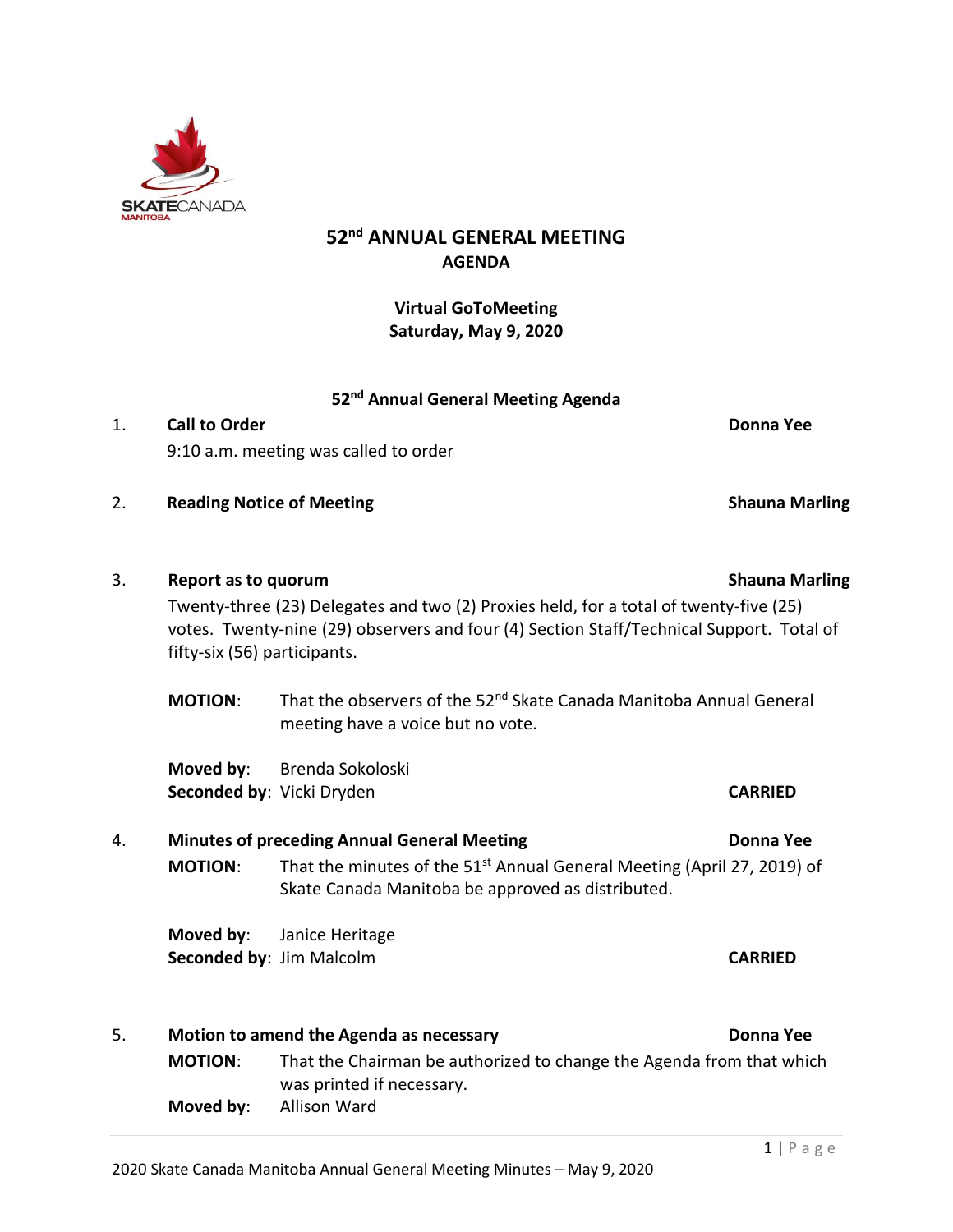**Seconded by**: Kim Baron **CARRIED**

**MOTION:** THAT the Confirmation of Actions taken by the Board of Directors for 2019-20 be accepted. **Moved by:** Clarise Boychuk **Seconded by**: Rochelle Koscielny **CARRIED** 7. **Skate Canada's Message** Letter from Leanna Caron was read and video played.

6. **Confirmation of Actions taken by the Board Donna Yee**

- 
- 8. **Chairman's Address Donna Yee**

See Appendix B

## 9. **Reports (as presented in the Annual Report Book)**

## • **Finance Report Diane Brine**

Question; Is there any plan in place or being considered regarding how to aid small/rural clubs financially whose finances have been/will be affected by the COVID-19 virus or is Skate Manitoba aware of any government funding that can be applied for by clubs? Addressed below.

**MOTION**: To accept the unaudited financial statements for 2019-20

**Moved by:** Diane Brine **Seconded by:** Kristjana Kosheluk **CARRIED** 

- Section Staff/Contractors
	- Return to Play; through Sport Manitoba we are engaged and monitoring what other sports are doing and the current requirements put out surround COVID 19. We are meeting bi-weekly with Skate Canada regarding Return to Play, as well as working with other Section offices as they develop their plans too.

This is a public health issue, not a skating issue. SCMB will be working on a Return to Play document to submit to Sport Manitoba, who will then submit it to our Chief Public Health Officer, Dr. Roussin, for approval.

Once the Section Return to Play document has been approved, Clubs will need to work with their local arena/facilities, to develop your process based the Section's requirements, and the requirements of your local municipality and/or facilities. This is top of mind and we will be working on this as soon as possible.

 $2$  | P a g e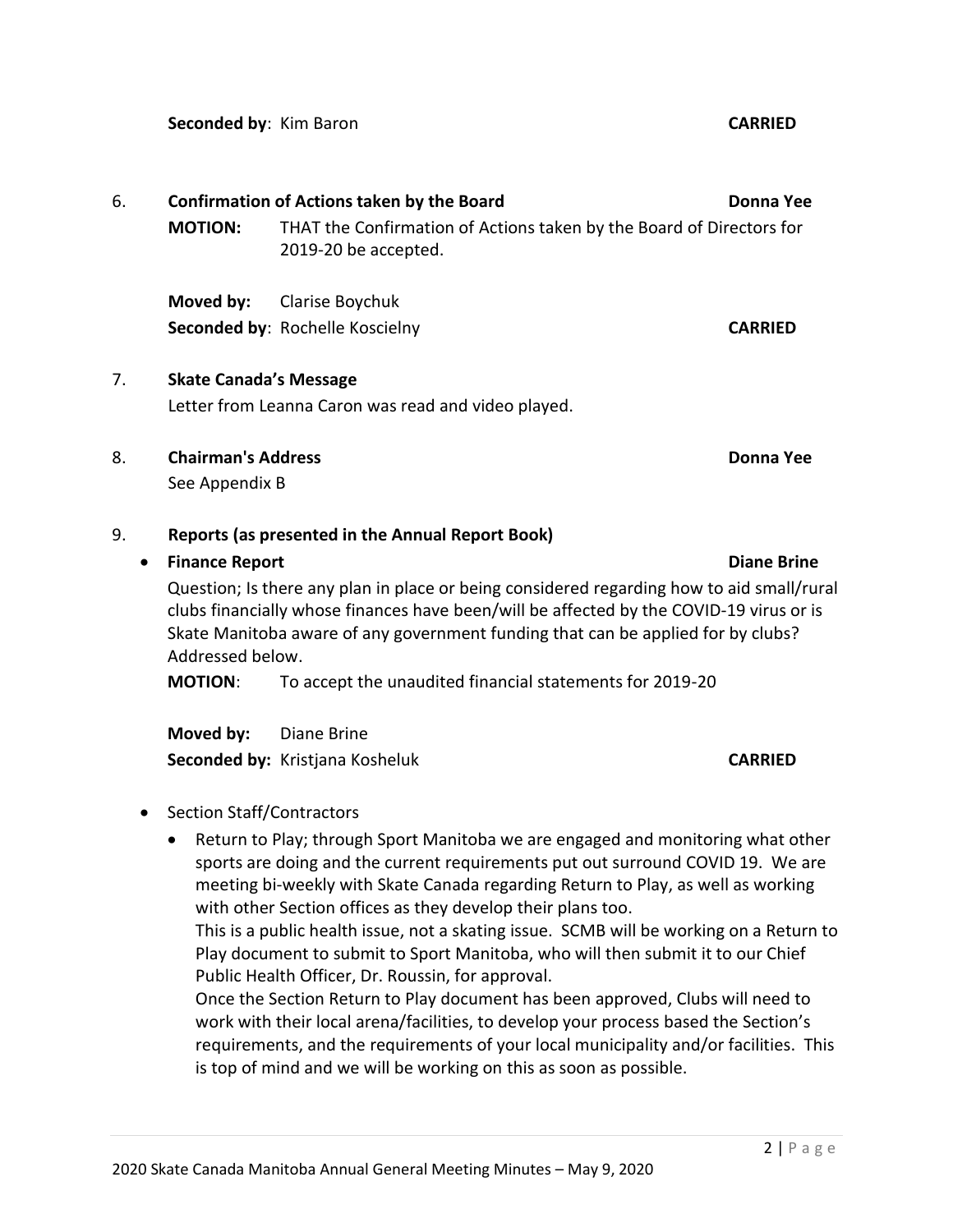- We are not in a financial position to help clubs monetarily. Skate Canada has a COVID page on their website that you can check out, and there was just an announcement by the Federal Government regarding funding for PSO's and NSO's, that may have options for those financially affected. There will be a financial reporting aspect to the requests for funding, so make sure your books are up to date, accurate. Some provinces and the States have started opening but a reminder that they may be in a different position than we are, and how they are training may look different from what our Return to Play will require.
- Technical Director's across Canada are working to create a Return to Play for Athletes, beginning at a Section competitive level, which we hope to have complete by the end of May, and then for other athletes by the end of June.

Question: What about athletes going to train in other provinces?

• It will depend on Federal and Provincial public health protocols such as travel restrictions and quarantine, etc… Really it is "to be determined" as most provinces don't have a return to play submitted and approved yet.

Question: For clubs who run summer programs, will the Return to Play be developed in time?

• We are not sure. We will be trying to develop it as soon as possible, but we are unsure how long the process will take, including approval. We will release the entire document to everyone once it has been officially approved.

Program on ice cannot run until the Province of Manitoba has allowed us to proceed and we have an approved Return to Play.

• Cadfan will still be working with our Team Toba athletes and has been offering online webinars to keep athletes engaged. Return to Play is also about the safety of athletes in their return to the ice as many have not been off the ice for this long of a stretch.

The CMS from a National level it has been removed. We are undetermined at this point for an internal one, it is an ongoing discussion. We want to take a careful approach. The way that it looks right now, I would think we will not have an internal CMS.

Question: Are we able to train outdoor in groups less than 10 with proper precautions in place?

- Yes, check out Skate Canada's document regarding insurance requirements for virtual training, and our local requirements for gathering. A reminder that the Safe Sport Rule of Two still applies when training virtually, two adults present. Please check out Skate Canada's COVID FAQ page, its for coaches, clubs and athletes.
- Committees
- Regions

**MOTION**: To approve the reports as presented (Amended)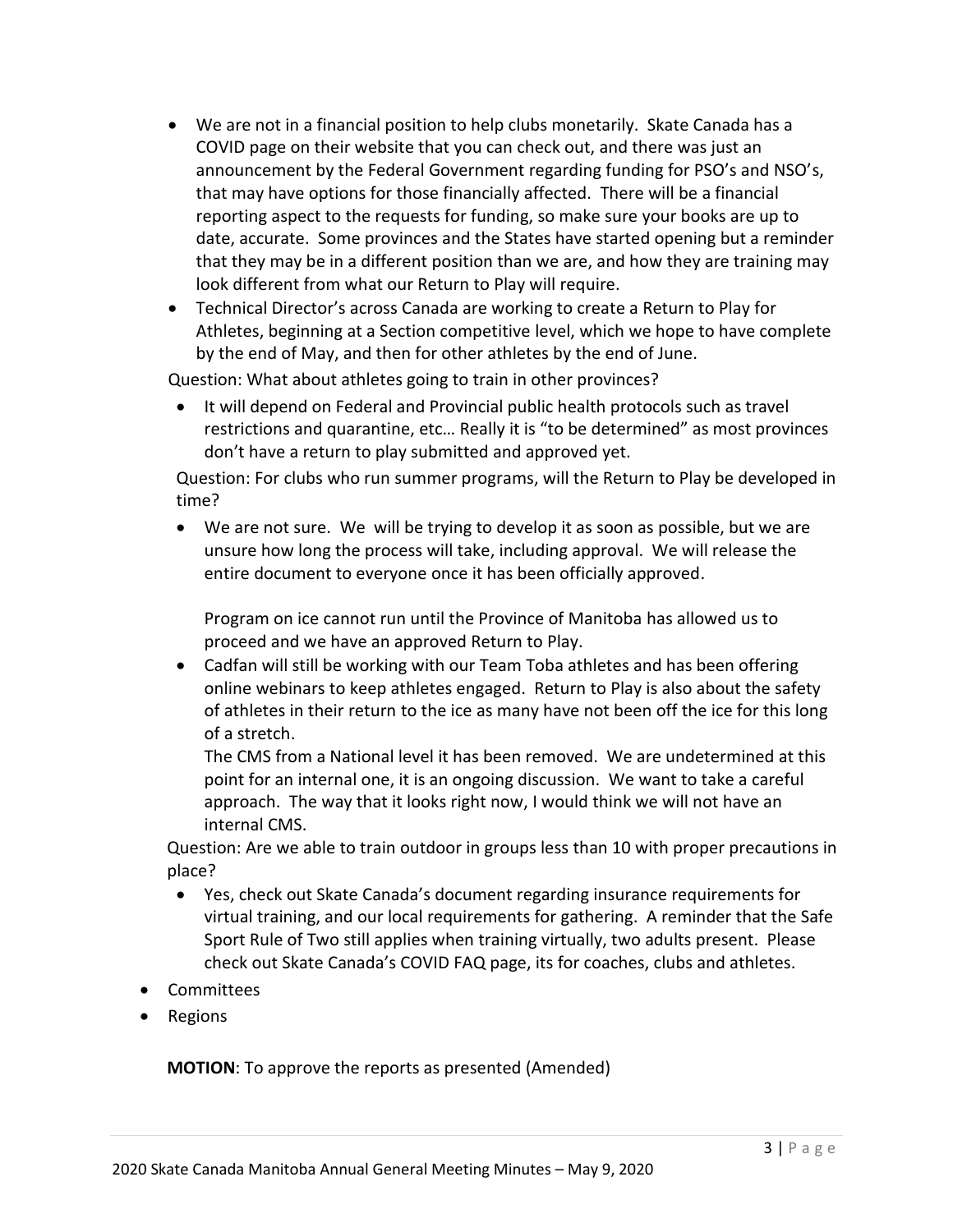**Moved by**: Janice Heritage **Seconded by**: Allison Ward **CARRIED**

## **MOTION**: To approve the following housekeeping and clarification rule amendments, to be effective immediately. MB2020/1 – A.101 Honor Society MB2020/2 – A.103.1 Ian Carmichael Memorial Award MB2020/3 – B.102 Expenses MB2020/4 – B.102.3 Skate Canada Ice Summit (ACGM)& National Coaches Conference Attendance Policy MB2020/6 – B.108 Section Air Travel MB2020/7 – B.111 In Camera Meetings MB2020/9 – B.113 Issues/Complaints submission MB2020/10 – B.115.16 Appeals Policy: Appeal Decision MB2020/11 – B.116 Smoking Policy MB/2020-12 – B.119.10 Financial Policy MB2020/13 – C.101.1 – Championship Regulations MB2020/14 – C.101.2 – STARSkate Regional Championships MB2020/15 – C.101.3.01 – Manitoba Open Free Skate Competition MB2020/16 – D.102.1 – Travel Assistance – Coach Training Grant MB2020/17 – E.101.04 – Out of Province Travel Assignment Policy MB2020/18 – G.103 – Qualifying for Skate Canada Manitoba Sport Raffle Training Grant MB2020/19 – G.104 – Athlete Code of Conduct MB2020/20 – I.102 – Camera Policy MB2020/21 – I.103.7 G – Skate Canada Manitoba Code of Conduct MB2020/22R – I.104.5 D – External Social Media Policy MB2020/23 – I.105.1.1. – Internal Social Media Policy MB2020/24 – I.106.6 F – Social Media Guidelines for Coaches and Athletes **Moved by:** Kristjana Kosheluk

- **Seconded by**: Angela Bakos-Shier **CARRIED CARRIED**
- **MOTION**: To approve MB2020/8 B.112 policy name change and criteria additions, to be effective immediately **Moved by:** Janice Heritage **Seconded by:** Kristjana Kosheluk **CARRIED**
- **MOTION**: To suspend B.102.4 Skate Canada Manitoba STARSkate Provincial Championships (Amendment MB2020/5), to be effective immediately **Moved by:** Allison Ward **Seconded by:** Kristen McGinnis **CARRIED**

10. **Proposed Rule Amendments - Skate Canada Manitoba Shauna Marling**

 $4 | P \text{ a g e}$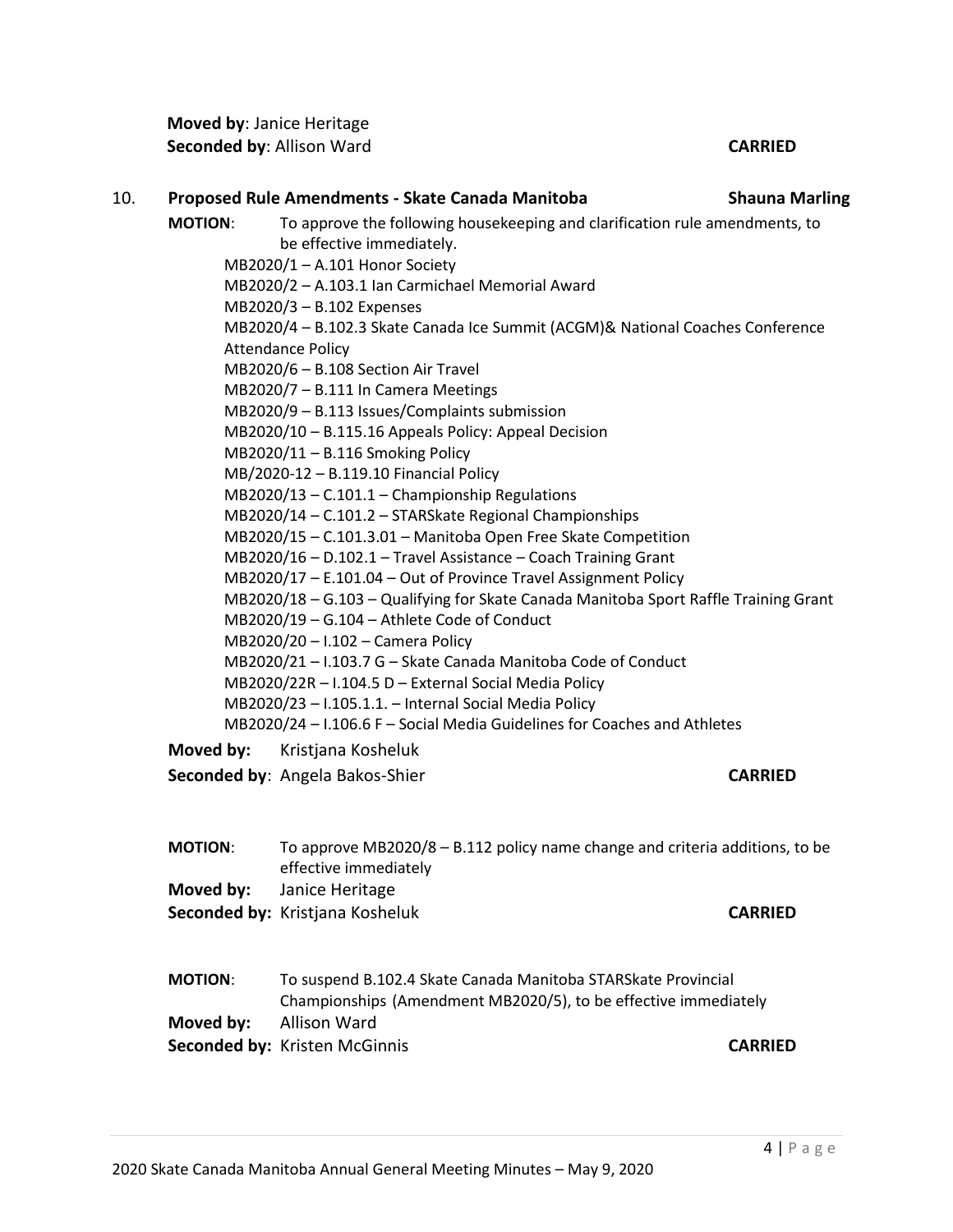## **MOTION**: To approve the new Skate Canada Manitoba bylaws to replace the May 5, 2017 Skate Canada Manitoba Constitution, to be effective immediately – MB2020/25R **Moved by:** Kristjana Kosheluk

**Seconded by:** Vicki Dryden **CARRIED**

# 11. **Proposed Rule Amendments - Skate Canada Shauna Marling**

Reviewed where to find Skate Canada's proposed rule amendments and when their AGM will be taking place (May  $30<sup>th</sup>$ , 2020). Encouraged to register and attend. Just announced their virtual awards gala.

# 12. **Awarding of Championships and the next Annual General Meeting Allison Ward**

Question of simulations; currently unknown if it will occur but there is ice booked tentatively for September 12-13 in Virden.

Question of location for 2021 AGM; announced that it will be April 24<sup>th</sup> 2021. Location is booked for Winnipeg, however the Board of Directors will be reviewing whether we move to a virtual AGM.

Please note that going forward there will no longer be early or late registration, just one deadline for registrations.

# 13. **Election of Officers Donna Yee**

No election, all candidates acclaimed. Review of the nomination report and candidates.

# 14. **Appointment of Auditor Donna Yee**

**MOTION**: THAT Scarrow and Donald Chartered Accountants, be appointed the official Auditors for Skate Canada Manitoba for 2020-21. **Moved by**: Vicki Dryden **Seconded by**: Brenda Sokoloski **CARRIED**

## 15. **Appointment of Legal Counsel Donna Yee MOTION**: That Levene, Tadman, Gutman and Golub be appointed as Official Legal Counsel for Skate Canada Manitoba for 2020-21. **Moved by**: Diane Brine **Seconded by**: Amber Lotz **CARRIED**

## 16. **Introduction of the 2020-2021 SCMB Board of Directors Donna Yee** Section Chair – Diane Brine

Vice Chair – Amber Lotz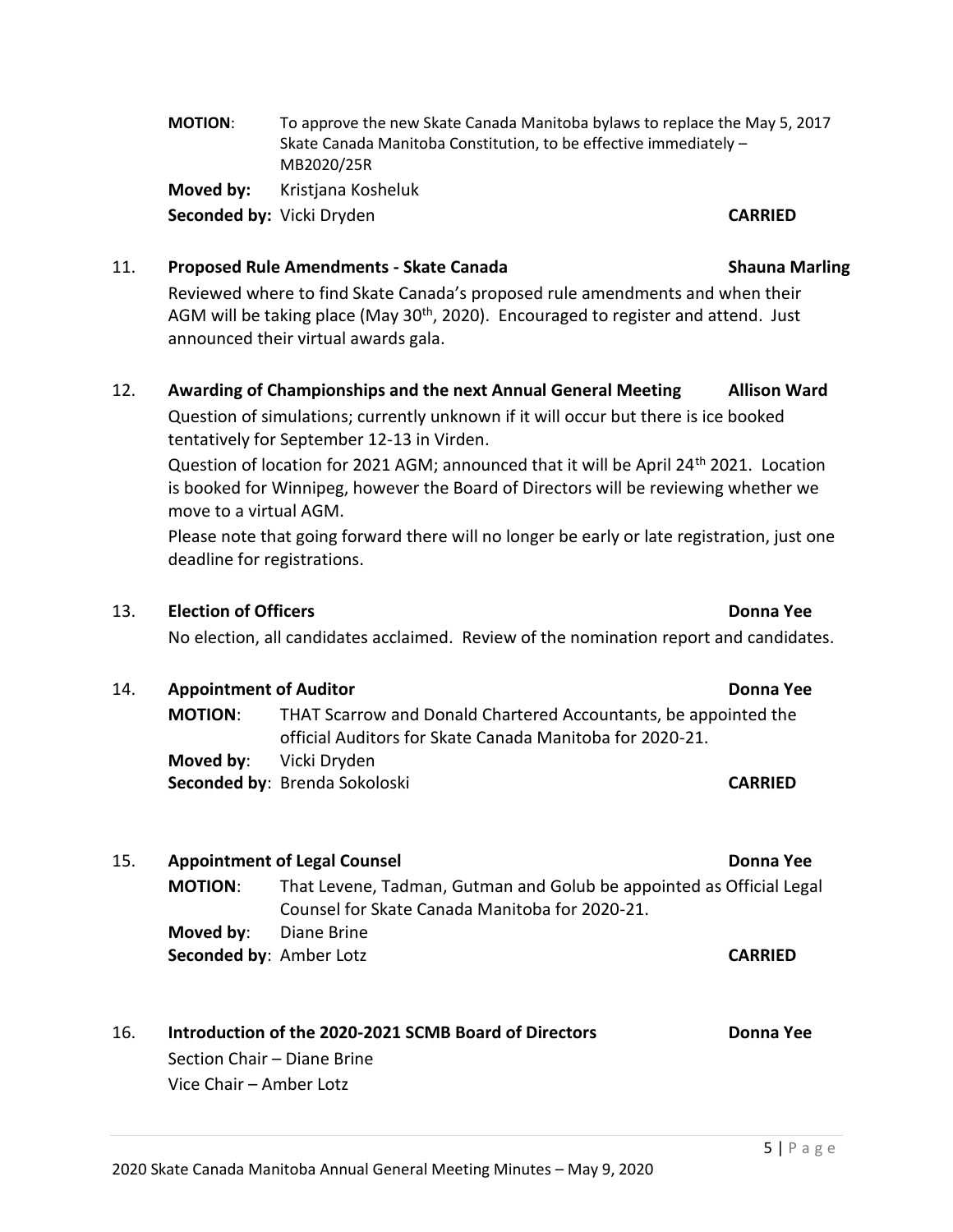Vice Chair – Allison Ward Regional Director Chair – Kristjana Kosheluk Past Section Chair – Donna Yee Director – Brenda Sokoloski Director – Jacqueline Enns Director – Clarise Boychuk Director – Lisa Jennings Section Coaches Representative – Sarah Murkin-Debeuckelaere

Central Regional Director – Amanda Hildebrand Eastman Regional Director – Kristjana Kosheluk Interlake Regional Director – Lorraine Dewar Norman Regional Director – Angela Bakos- Shier North Westman Regional Director – Rochelle Koscielny Parkland Regional Director – Kristen McGinnis South Westman Regional Director – Angie Henderson Winnipeg Regional Director – Krista Jensen

## 17. **New Business Diane Brine**

Amber Lotz presented the 2021-2025 Strategic Plan Question: So if Priority 3 (Podium Pathway) depends upon success/results of Priority 1 (Grow the Membership), will the focus first be on Priority 1?

• Yes. We will be redirecting funding to the developmental stages (grassroots). We need to understand the deficits of our High Performance athletes.

Question: Will the guidance to Clubs address the volunteer burn-out reported by many clubs?

• Yes. We hope to address it through support to clubs.

Question: Where does training for coaches in CanPowerSkate come in?

• We plan on offering a course and have looked into dates and due to COVID it had to be put off. There are limited facilitators available and it is difficult to organize.

Question: Regarding the overall development, are you able to share what strategies will be in place to intervene the downward trending club numbers? And how the tools and support will be delivered to clubs?

• Once the committees and working groups have been created and the initiatives figured out we will have more information available.

## 18. **Adjournment of Business Meeting Diane Brine**

**Motion to adjourn**: Kristjana Kosheluk

Meeting adjourned at 12:04 p.m.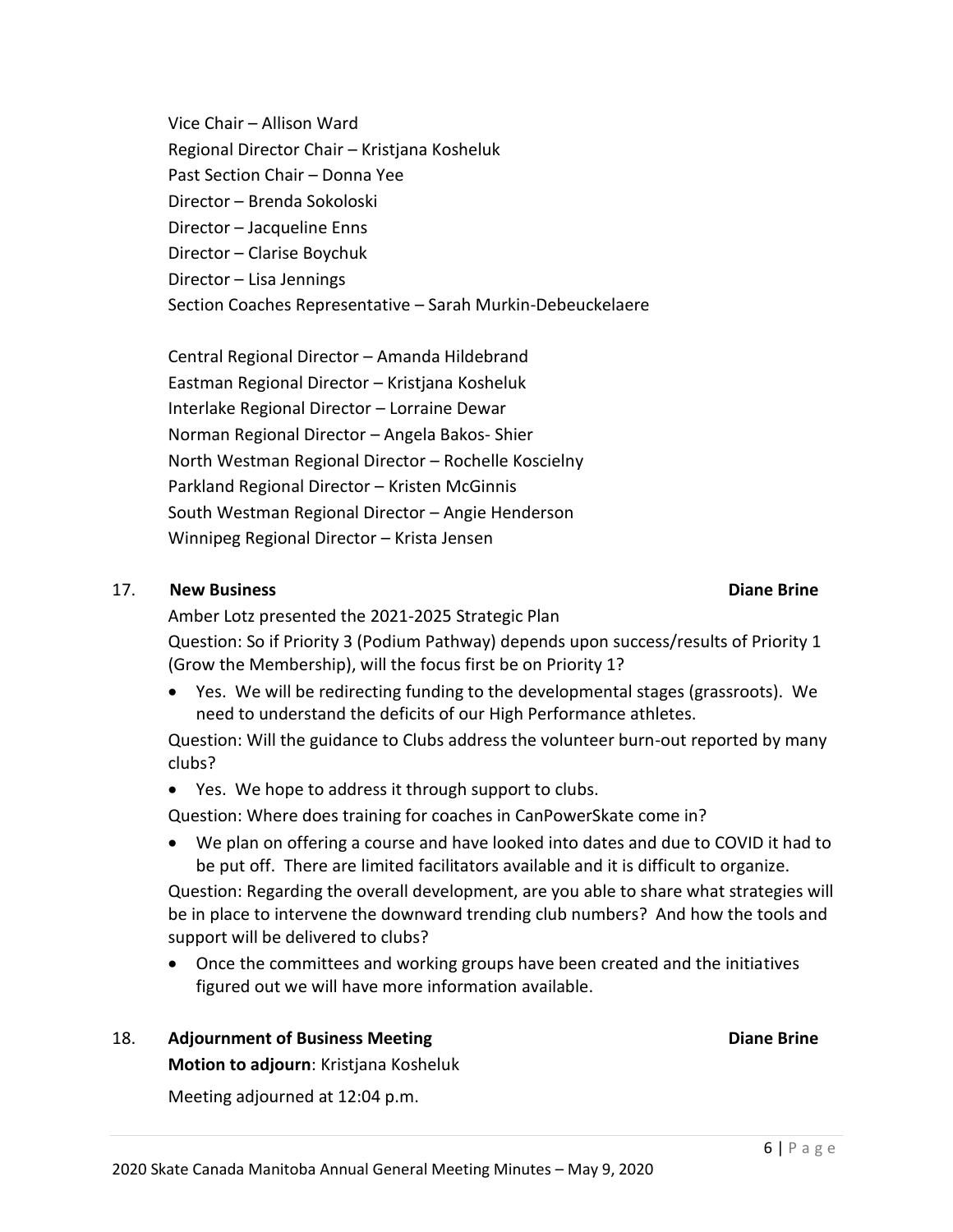## **Appendix A**

2020 Skate Canada Manitoba Annual General Meeting Delegate, Proxies and Observers as per Region

## Board of Directors – Delegate

# Delegates – 11

| <b>First name</b> | Last name           | <b>Position</b>                 |
|-------------------|---------------------|---------------------------------|
| Donna             | Yee                 | Chairperson                     |
| Amber             | Lotz                | Vice Chair                      |
| Diane             | <b>Brine</b>        | Vice Chair                      |
| Kristjana         | Kosheluk            | <b>Regional Directors Chair</b> |
| Sarah             | Murkin-Debeucklaere | <b>Sectional Coaches Rep</b>    |
| Allison           | Ward                | Director                        |
| Clarise           | Boychuk             | Director                        |
| Jacqueline        | Enns                | Director                        |
| <b>Brenda</b>     | Sokoloski           | Director                        |
| Lisa              | Jennings            | Director                        |
| Janice            | Heritage            | Alt Regional Director Chair     |

### **NORMAN REGION**

# Delegates-1 # of Proxies carried- 1

| Club                 | <b>Name of Delegate</b> | <b>Proxy</b> |
|----------------------|-------------------------|--------------|
| Flin Flon SC         |                         |              |
| Skate Gillam         |                         |              |
| Skate Thompson       | Angela Bakos Shier      |              |
| The Pas Skating Club |                         |              |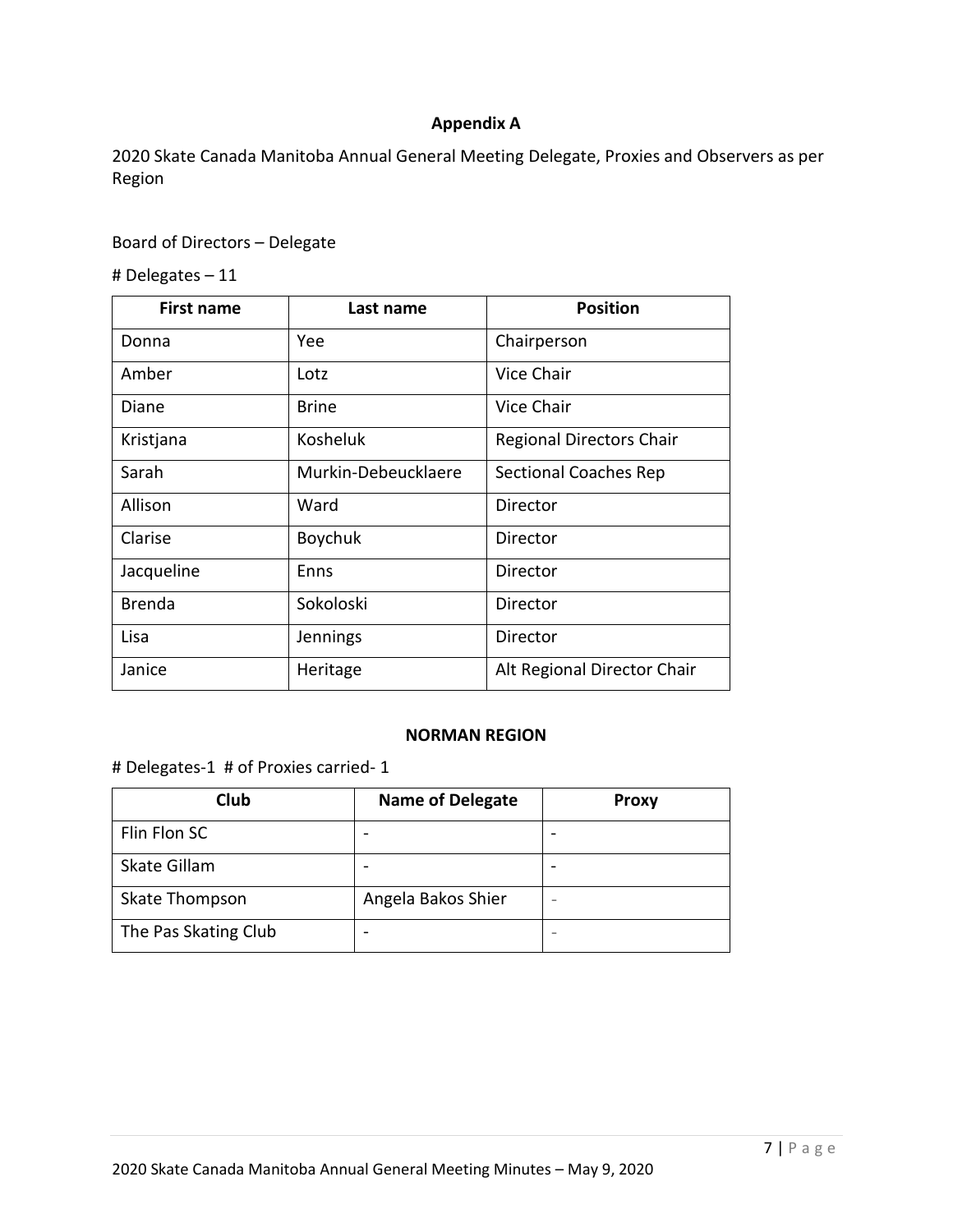## **PARKLAND REGION**

## # Delegates-1 # of Proxies carried- 0

| Club              | <b>Name of Delegate</b> | <b>Proxy</b> |
|-------------------|-------------------------|--------------|
| Roblin SC         | Kristen McGinnis        | -            |
| <b>Russell SC</b> |                         |              |
| Skate Dauphin     |                         |              |
| Ste Rose SC       |                         |              |
| Swan River SC     |                         |              |

### **CENTRAL REGION**

# # Delegates- # of Proxies carried-

| Club                 | <b>Name of Delegate</b>  | <b>Proxy</b>             |
|----------------------|--------------------------|--------------------------|
| Altona FSC           | $\overline{\phantom{0}}$ | $\overline{\phantom{0}}$ |
| Carman Sc            |                          | $\overline{\phantom{0}}$ |
| <b>Holland SC</b>    |                          | $\overline{\phantom{0}}$ |
| Morden FSC           |                          | $\overline{\phantom{0}}$ |
| Morris & District SC |                          | $\overline{\phantom{0}}$ |
| Notre Dame SC        | $\overline{\phantom{0}}$ | $\overline{\phantom{0}}$ |
| Pilot Mound SC       |                          | $\overline{\phantom{0}}$ |
| Portage SC           |                          | $\overline{\phantom{0}}$ |
| Winkler SC           |                          | ٠                        |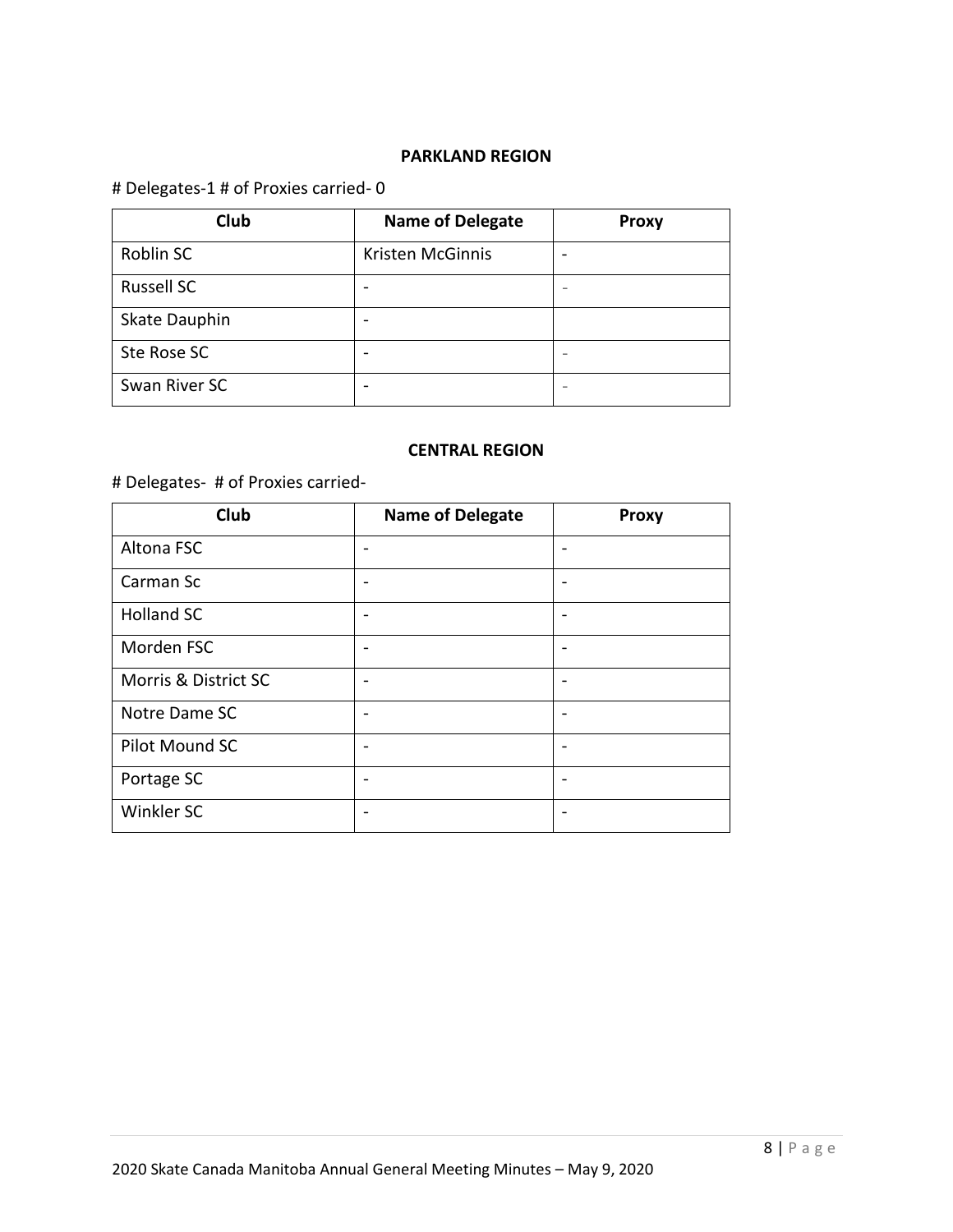## **NORTH WESTMAN REGION**

## # Delegates- 4 # of Proxies carried-

| Club                | <b>Name of Delegate</b> | <b>Proxy</b>             |
|---------------------|-------------------------|--------------------------|
| <b>Birtle SC</b>    |                         |                          |
| Carberry SC         | Tanya Polasek           | $\overline{\phantom{0}}$ |
| Elkhorn SC          |                         | $\overline{\phantom{0}}$ |
| <b>Foxwarren SC</b> |                         | ۰                        |
| Kenton Sc           |                         | $\overline{\phantom{0}}$ |
| Minnedosa FSC       |                         | $\overline{\phantom{0}}$ |
| Neepawa FSC         | Rochelle Koscielny      | $\overline{\phantom{0}}$ |
| <b>Rivers SC</b>    | Season Chiborak         | $\overline{\phantom{0}}$ |
| Skate Brandon       |                         | $\overline{\phantom{0}}$ |
| Skate Virden        | Vicki Dryden            | $\overline{\phantom{0}}$ |

### **INTERLAKE REGION**

# Delegates- 5 # of Proxies carried- 0

| Club                     | <b>Name of Delegate</b>          | <b>Proxy</b> |
|--------------------------|----------------------------------|--------------|
| Arborg SC                | Sherri Orbanski                  |              |
| Ashern FSC               |                                  |              |
| East St Paul FSC         | Lorraine Dewar                   |              |
| Lundar SC                |                                  |              |
| <b>Riverton Ice Club</b> |                                  |              |
| Selkirk SC               | <b>Celeste Basson-Lambrechts</b> |              |
| Skate Interlake          | Theresa Dankochik                |              |
| <b>Stonewall SC</b>      | <b>Tara Glaspey</b>              |              |
| <b>Stony Mountain SC</b> |                                  |              |
| <b>Teulon SC</b>         |                                  |              |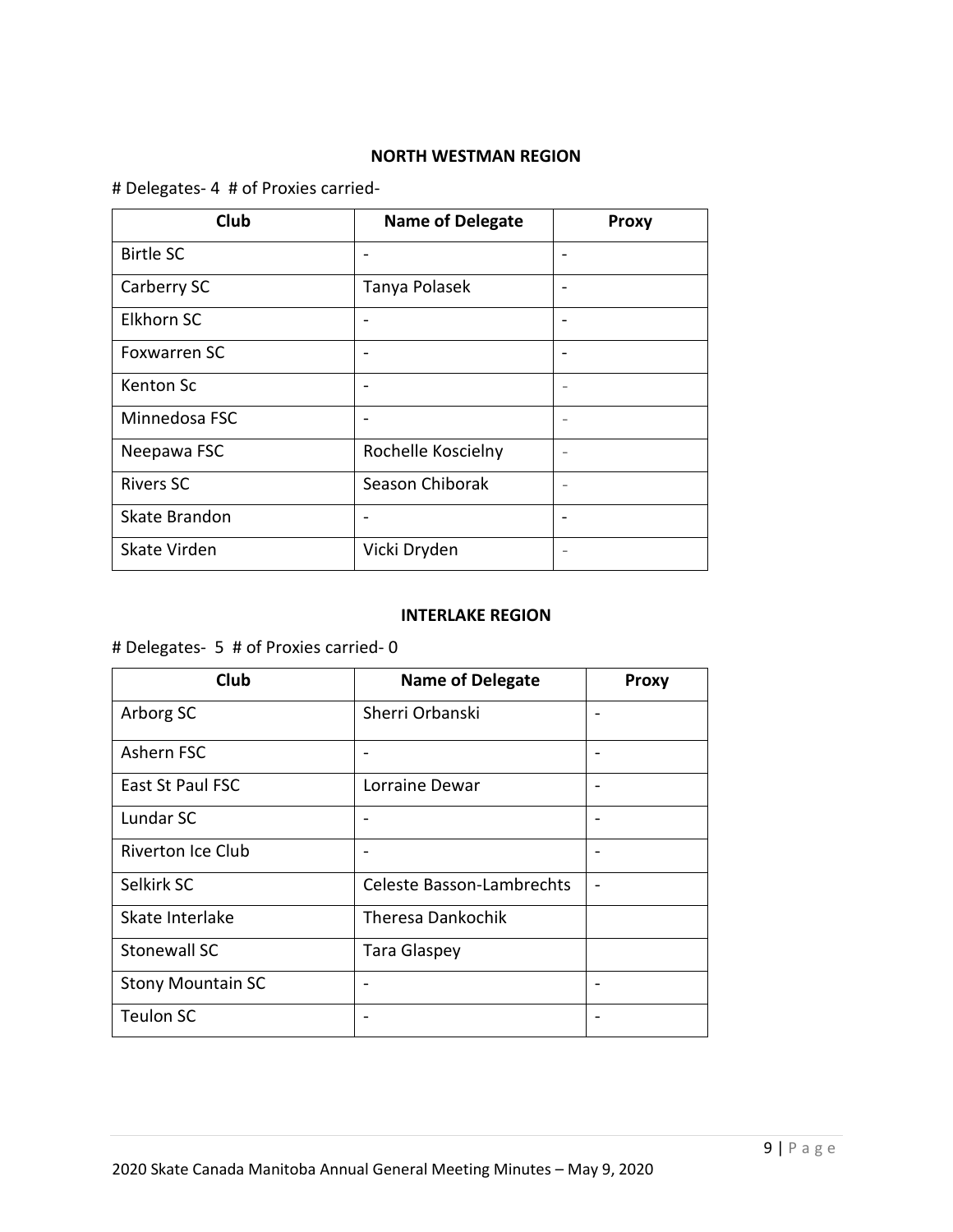### **SOUTH WESTMAN REGION**

## # Delegates- 1 # of Proxies carried- 0

| Club                 | <b>Name of Delegate</b> | <b>Proxy</b> |
|----------------------|-------------------------|--------------|
| <b>Boissevain SC</b> |                         |              |
| Deloraine FSC        |                         |              |
| Hartney SC           | Karen Duthie            |              |
| Killarney FSC        |                         |              |
| Melita Sc            |                         |              |
| <b>Reston FSC</b>    |                         |              |
| Souris SC            |                         |              |
| Waskada SC           |                         |              |

### **EASTMAN REGION**

## # Delegates-2 # of Proxies carried- 1

| Club               | <b>Name of Delegate</b> | <b>Proxy</b>         |
|--------------------|-------------------------|----------------------|
| Beausejour SC      |                         |                      |
| <b>Grunthal SC</b> |                         |                      |
| Hazelridge SC      |                         | - Kristjana Kosheluk |
| La Broquerie SC    |                         |                      |
| Niverville SC      | Elissa Leah             |                      |
| Seine River SC     | <b>Kristin Swain</b>    |                      |
| Steinbach FSC      |                         |                      |

### **WINNIPEG REGION**

## # Delegates-1 # of Proxies carried- 1

| Club                  | <b>Name of Delegate</b> | <b>Proxy</b> |
|-----------------------|-------------------------|--------------|
| Century SC            | -                       | Allison Ward |
| <b>Skate Winnipeg</b> | Jim Malcolm             |              |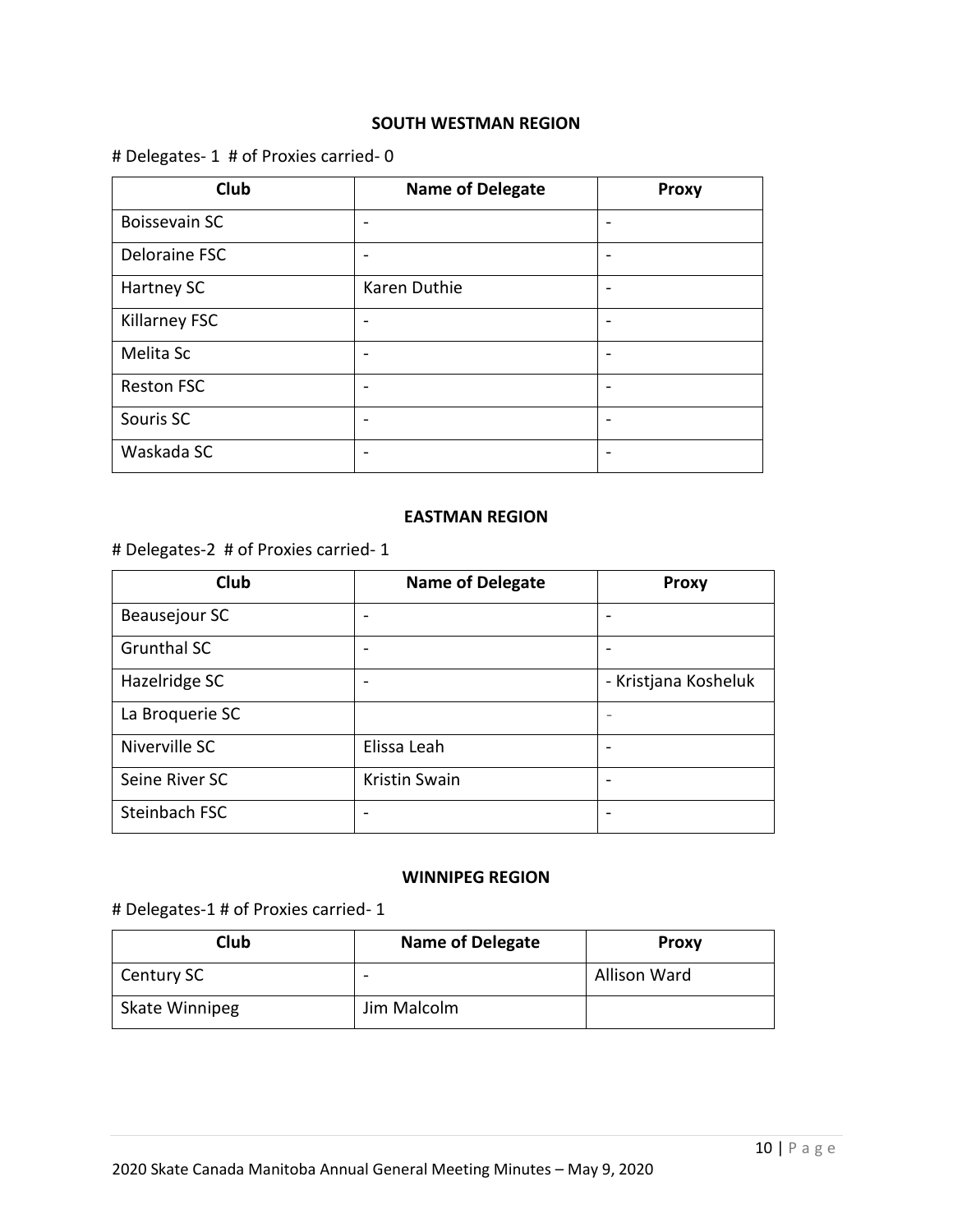| Amanda Hildebrand           | <b>Julie Malcolm</b>     |
|-----------------------------|--------------------------|
| Andrea Wolgemuth            | Kim Baron                |
| Annette Hameed              | Larissa Luptak           |
| <b>Betty Anne Wilkinson</b> | Leigh Nesbitt            |
| Brian Brezden               | Megan Foster             |
| Carol Light                 | Mercedes McLean-Janz     |
| Diane Harder                | Pam Parker               |
| Erin Bay                    | Patricia Hole            |
| Heather McLelland           | Sarah Low Ying           |
| Jennifer Chant              | Shannon Roy              |
| Jensyn Baron                | <b>Sharlene McGregor</b> |
| Jessica Heinrichs           | <b>Sherry Hunter</b>     |
| Joanne Best                 | Sue Steinmetz            |
| Jody James                  | Tammy McKay              |
| Jordan Parker               |                          |

## **OBSERVERS**

## **Staff**

| Alex Killby           |
|-----------------------|
| Cadfan Edwards        |
| Rosalyn Bauer         |
| <b>Shauna Marling</b> |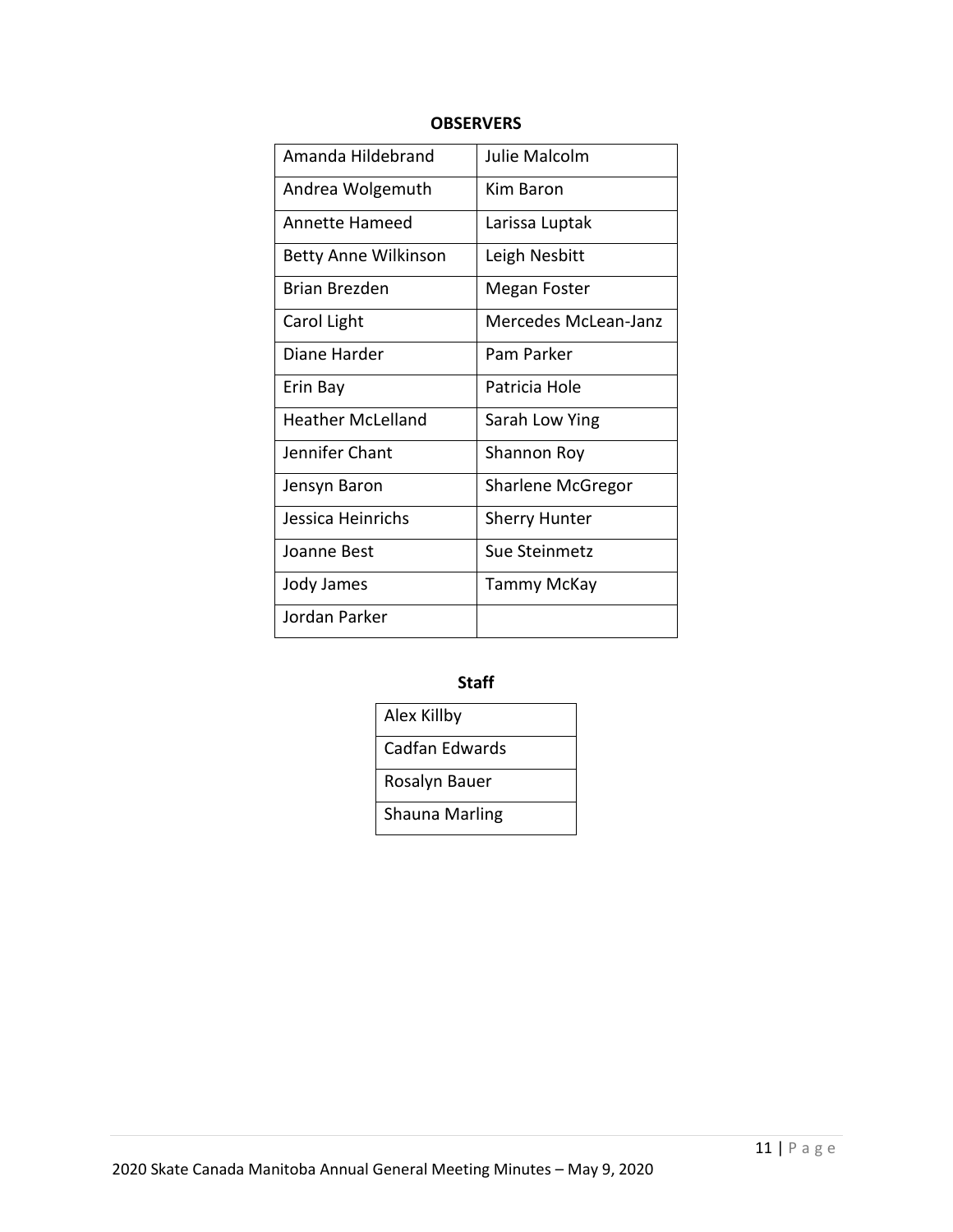## **Appendix B**

### **Chairman's Opening Remarks and Address**

### **Opening Remarks:**

Good Morning.

I would like to start today, with wishing all mothers a Happy Mother's day and as Chair of Skate Canada Manitoba, it is my pleasure to call this  $52<sup>nd</sup>$  Annual General Meeting of Skate Canada Manitoba to order by welcoming delegates, observers, staff, guests and the 2019-2020 Board of Directors to this meeting.

Today I welcome you to our first Virtual AGM. Who would have thought that the Corvid-19 virus would change how we are doing things today!

This year, as many in the past, we started the year out normal. Our competitions were running smoothly and our skaters were enjoying the opportunities they had to showcase their sport.

On March 10th, Skate Canada MB Board of Directors had to make a decision that we have never come across before. We had to decide what to do regarding our last competition, Crocus. Do we go forward with the event, or do we cancel? Knowing how much work goes into hosting a competition, it was not an easy decision, but safety of our members was on top of minds.

Who knew that this virus would have us quarantined in our homes for the next 6 weeks.

Today our format for our meeting will be a little different from what we have known in the past.

There are no workshops, our coaches are not holding their AGM and tonight we have no awards night with our skaters being highlighted.

Change is all around us.

Before we start our morning, I would like to start with a Thank-you to Alex Killby from Skate Canada who is helping us with the on-line voting that we will be using today.

With that, I would ask that Shauna read the notice of meeting.

### **Address:**

Good Morning and thank you for attending our first virtual AGM and our 52<sup>nd</sup> Annual General Meeting.

I would like to start today with thanking Skate Canada Manitoba's Board of Directors. Without our Board the tasks that we take on for the year would never get done.

Your Board of Directors for this past year were: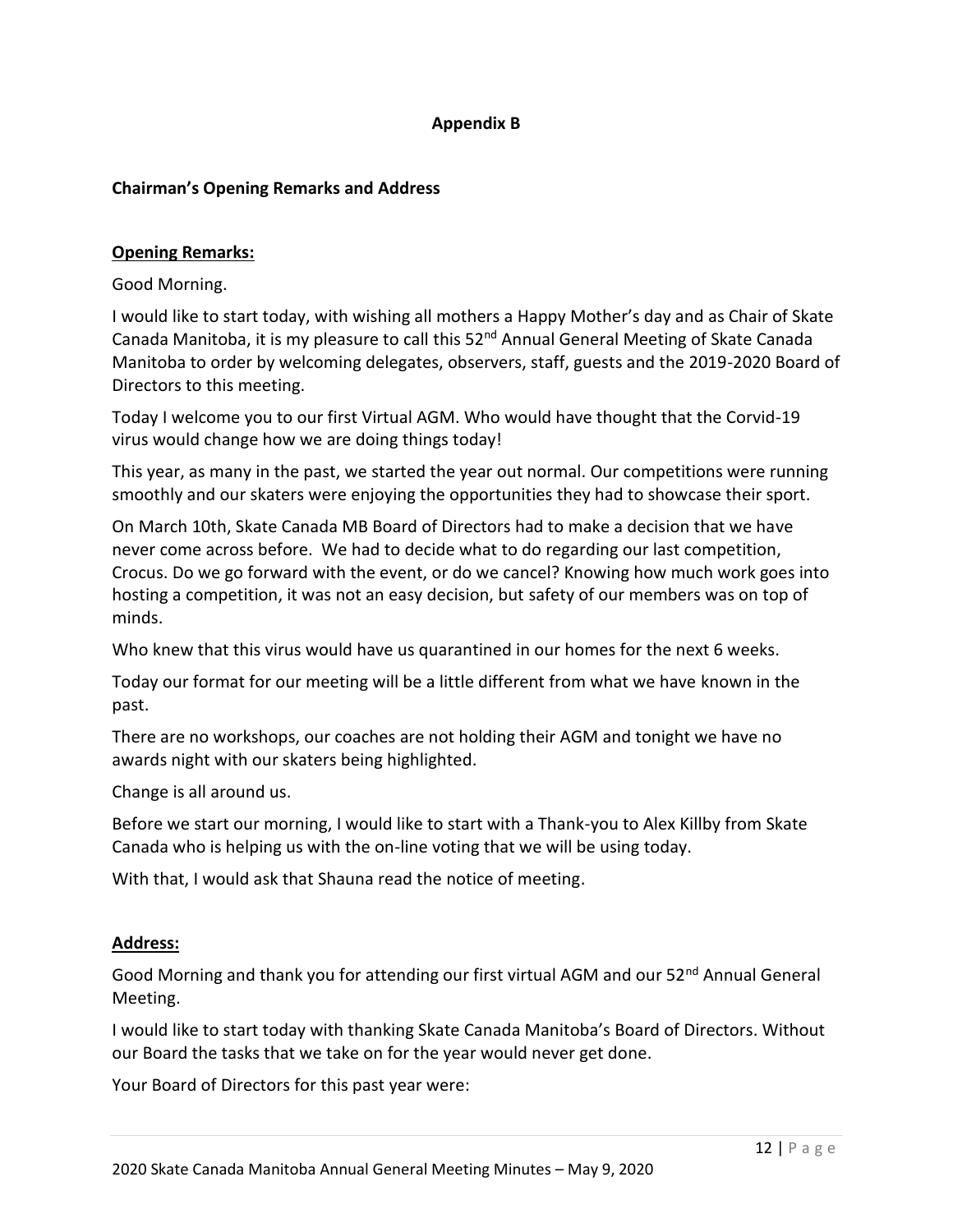Vice-Chairs – Diane Brine and Amber Lotz

Your Directors - Jacqueline Enns, Clarise Boychuk, Lisa Jennings, Brenda Sokoloski and Allison Ward

Regional Director – Kristjana Kosheluk

Alternate Regional Director - Janice Heritage. Today we say goodbye to Janice for her past help with the Regional Directors and the Board.

Coaching Rep – Sarah Murkin Debeuckelaere

| Central       | Lise Le Moullec    |                    |
|---------------|--------------------|--------------------|
| Eastman       | Kristjana Kosheluk |                    |
| Interlake     | Lorraine Dewar     | Audra Nesbitt-Hume |
| North Westman | Janice Heritage    | Stephanie Yaskow   |
| Norman        | Angela Bakos Shier |                    |
| Parkland      | Tammy Edwards      | Kristen McGinnis   |
| South Westman | Carla Lee          | Angie Henderson    |
| Winnipeg      | Krista Jensen      | Lena Rempel        |

Our Regional Directors and their Alternate Regional Directors

Also, at this time I would like to thank our Staff

Shauna Marling our Executive Director and Rosalyn Bauer our Events & Administrative Coordinator.

And Cadfan Edwards, our Technical Consultant.

Skating would not be skating, if we did not thank our coaches for the endless hours they put into coaching our skaters. Thank-you to each of you.

Our skating season's success is measured by our skaters who love to show their talent and at many competitions held thought out the year. Thank-you to our local host committee who made this possible:

| <b>Mb Sectionals</b>         | Century   |
|------------------------------|-----------|
| MB Open and STARSkate        | Virden    |
| <b>Synchro Championships</b> | Dauphin   |
| Prairie Regionals            | Killarney |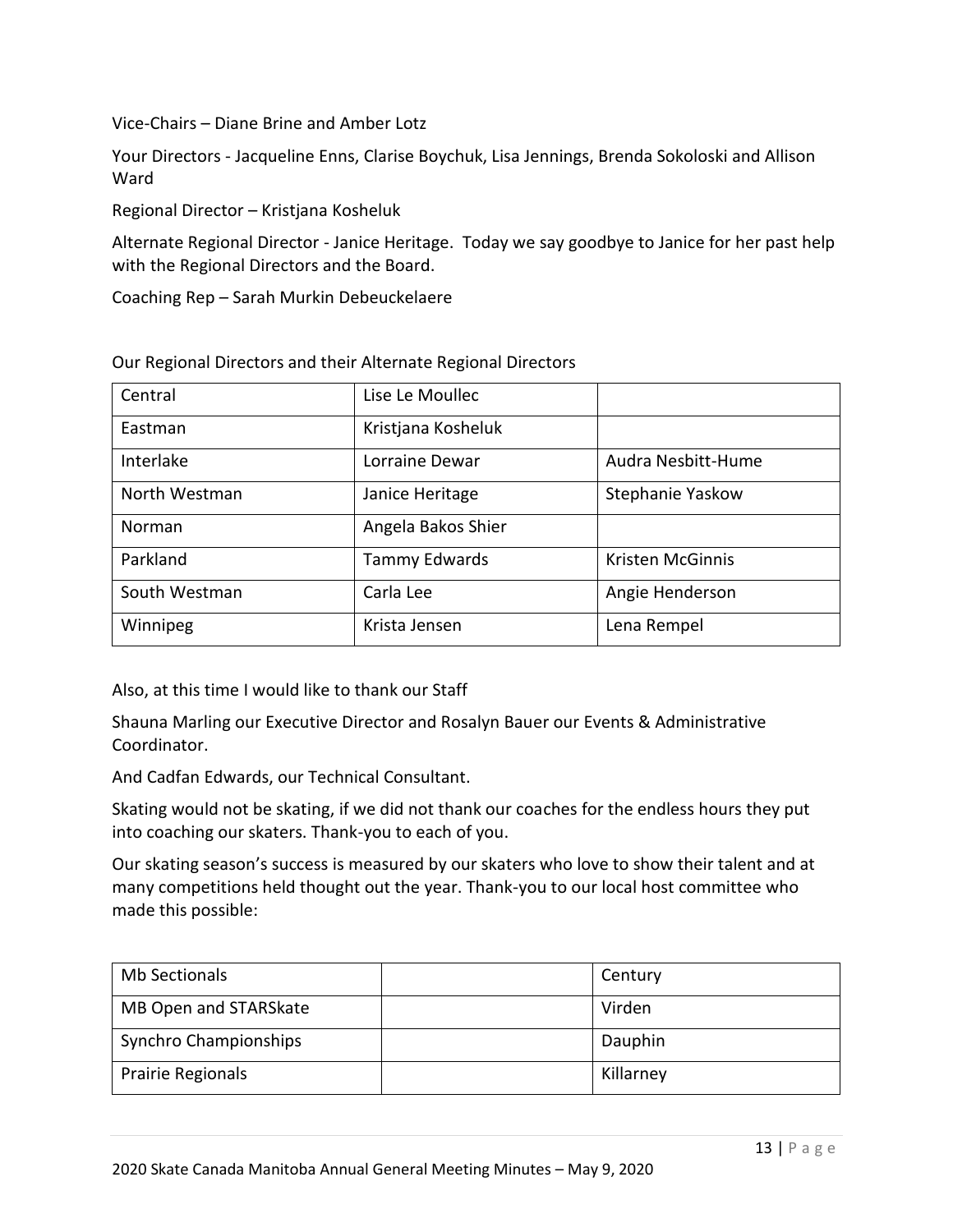| <b>Crocus</b>                                                                                                                                       |  | Roblin |
|-----------------------------------------------------------------------------------------------------------------------------------------------------|--|--------|
| Although Crocus did not happen due to Corvid-19, Roblin's LOC were days away form<br>competition time, the prep work they did was well appreciated. |  |        |

And to our Regions who hosted Regionals:

| Central                                | Portage      |
|----------------------------------------|--------------|
| North/South Westman Parkland Regionals | Souris       |
| Norman                                 | Thompson     |
| Interlake                              | East St Paul |
| Winnipeg/Eastman                       | Seine River  |

To our many specialty teams, this includes our Judges, Evaluators and our Technical officials, our Data team and our Audio team, that help our organization, Thank-you.

And then we have our skaters who put endless hours into this sport on the ice and off.

Then, there is our skating families, thank-you.

Today, I would also like to thank the GrassRoots Bursary committee for the financial support they give our skaters each year.

During the past year, life situations affect us in many ways. The one thing that affects us most is the loss of a close member of our family, whether it is our personal family or skating family. At this time, I would like to honour the loss of loved ones by taking a moment of silence.

Thank-you.

This year will be remembered for not what has happened on the ice, but how we left the ice. Covid-19 has and will change the way we do things going forward.

With the abrupt end to our season, I'm sure many of you are asking "when will we be able to return to the ice" and what will next year look like.

Later, today, I have asked Shauna to give a report on Skate Canada MB's Return to Play action plan.

While we have been home, our skating family has not slowed down.

We have been working on a Strategic Plan to give us guidance going forward. Amber Lotz will giving a presentation on where our section will be heading.